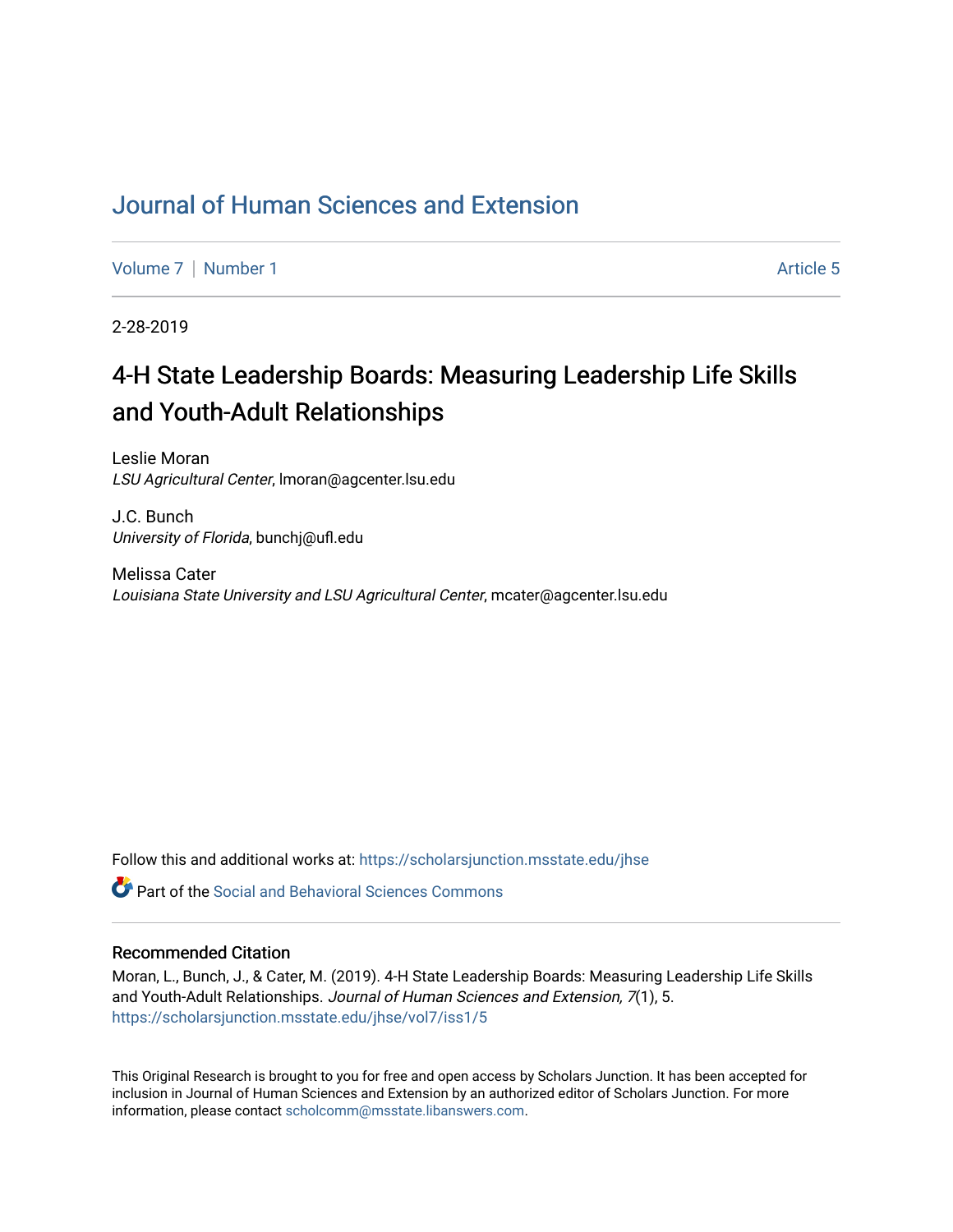## **4-H State Leadership Boards: Measuring Leadership Life Skills and Youth-Adult Relationships**

## **Leslie Moran**

*LSU Agricultural Center*

## **J. C. Bunch**

*University of Florida*

## **Melissa Cater**

Louisiana State University and *LSU Agricultural Center*

*This descriptive correlational study sought to measure the development of leadership life skills and the perceptions of youth-adult relationships by youth serving on the Louisiana 4-H State Leadership Boards. Members of the 2013- 2014 Louisiana 4-H State Leadership Boards (N = 153) served as the population for the study. A total of 99 responses were collected yielding a response rate of 65%. Board members reported high levels of youth involvement, adult involvement, and youth-adult interaction. Based on the high levels of involvement and interaction, youth-adult partnerships were present on the Louisiana 4-H State Leadership Boards. Future research should be conducted to determine if there is a difference in youth who serve on the Louisiana 4-H State Leadership Boards and other 4-H members who do not serve on the boards. No statistically significant relationship existed between the development of leadership life skills and youth-adult partnerships. Future research should investigate the subject deeper to determine why the two variables had no significant relationship in this study.* 

*Keywords:* leadership life skills, youth-adult relationships, 4-H, state leadership board

## **Introduction**

The 4-H program embraces positive youth development (PYD) principles to foster skills that encourage youth to become productive and engaged citizens (Lerner et al., 2005). PYD focuses on three broad developmental tasks that involve acquiring knowledge and skills in building relationships, becoming a productive citizen, and applying soft skills like communication, goal setting, and cooperation in an everyday context (Connell, Gambone, & Smith, 2000). The concept of youth "as stakeholders in their own development" has grown exponentially over the past 50 years, and collaborative efforts between adults and youth to implement programs and activities have evolved from simply youth input to youth-adult partnerships (Pittman, 2000).

Direct correspondence to mcater@agcenter.lsu.edu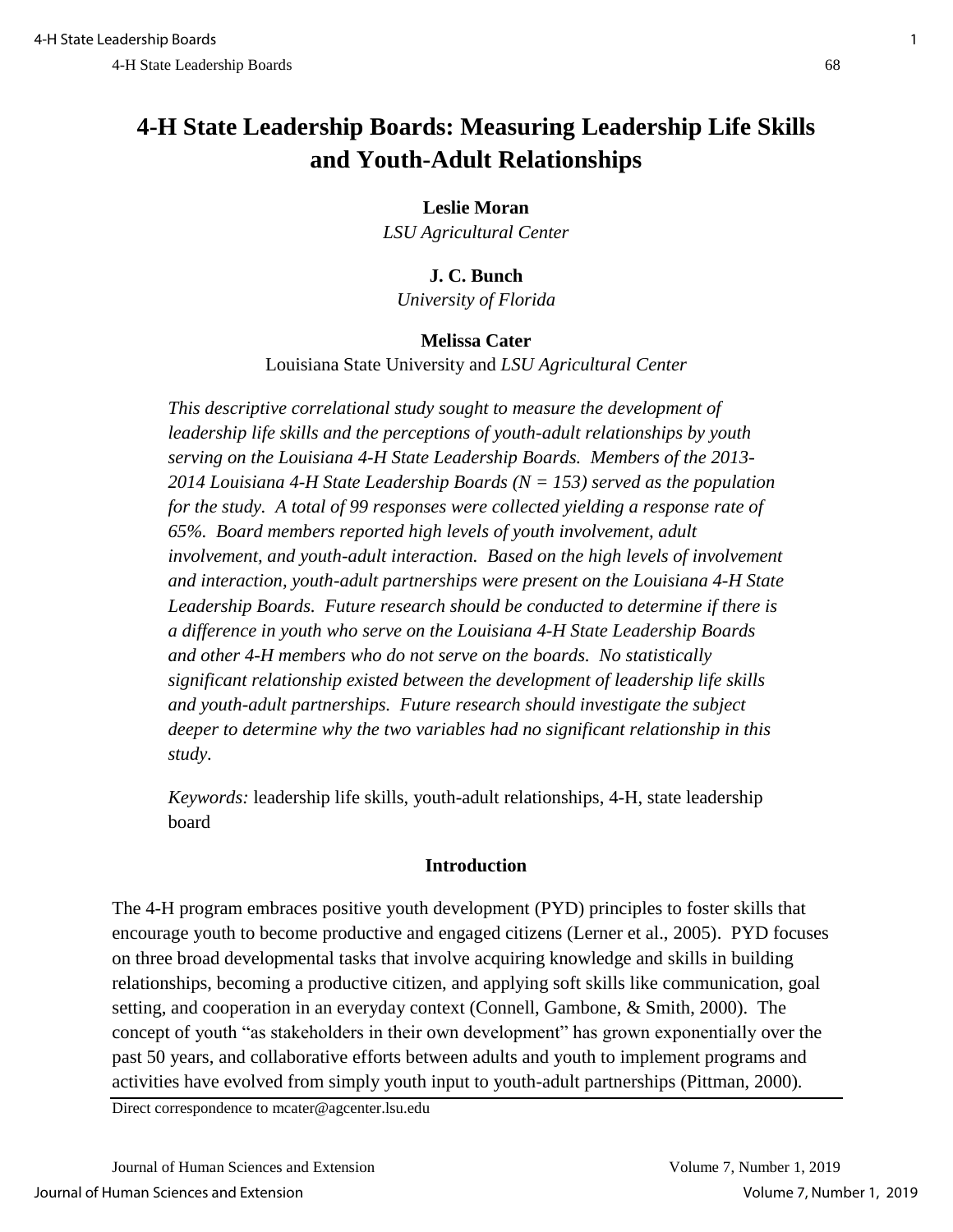#### **Youth-Adult Partnerships**

By definition, youth-adult partnerships involve youth and adults working collaboratively and continuously on issues of mutual interest (Zeldin, Christens, & Powers, 2013). One of the earliest models of youth-adult partnerships sought to describe *how* youth and adults worked together. The Continuum of Youth-Adult Relationships model has five levels that are independent and nonhierarchical (Jones & Perkins, 2004). The levels include (a) adult-centered leadership, (b) adult-led collaboration, (c) youth-adult partnership, (d) youth-led collaboration, (e) and youth-centered leadership. Each level explicates the degree of autonomy exercised by youth. At the lowest level, adult-centered leadership, youth have relatively low autonomy, while at a high level, youth-centered leadership, youth are very autonomous. True youth-adult partnerships, which involve shared decision making between youth and adults, are at the center of the continuum. The focus on shared decision making in youth-adult partnerships continues to be a strong thread in the research (Blanchet-Cohen & Brunson, 2014; Cater, Machtmes, & Fox, 2013; Zeldin et al., 2013; Zeldin, Krauss, Collura, Lucchesi, & Sulaiman, 2014).

#### **Life Skills**

Youth development organizations have focused on the life skills that youth gain by participating in programs (Seevers, Dormody, & Clason, 1995). Life skills are considered essential for youth to be productive citizens in today's society (Boyd, Herring, & Briers, 1992). Research has shown that being involved in programs like 4-H or FFA increases the perceived gain of life skills (Ciocanel, Power, Eriksen, & Gillings, 2017; Ellsworth et al., 2017). Further, studies have recommended that youth participate beyond just community involvement to regional and state involvement also (Seevers & Dormody, 1994).

#### **Leadership Life Skills**

Early studies of leadership life skills development laid the groundwork for future studies with a focus on developing skills to make decisions and build relationships, to gain self-awareness, to perform well within a team, and to communicate well with others (Bruce, Boyd, & Dooley, 2004). Participation in programs like 4-H and FFA has served as an independent variable in many studies. The association between program participation and leadership life skill development is often significant and suggests that as program participation increases, leadership life skills increase (Miller & Bowen, 1993; Rutherford, Townsend, Briers, Cummins, & Conrad, 2002; Seevers & Dormody, 1994; Waguespack, 1988; Wingenbach & Kahler, 1997). Intensity of participation has also been positively linked with perceived leadership abilities (Rutherford et al., 2002), while positional leadership is another variable associated with higher perceived leadership abilities (Carter & Spotanski, 1989). More recent research has begun to probe how youth view leadership. One emerging theme centers around the perspective that youth leadership is less positional and more personal (Mortensen et al., 2014). This perspective suggests that youth recognize both formal and informal leadership roles as important.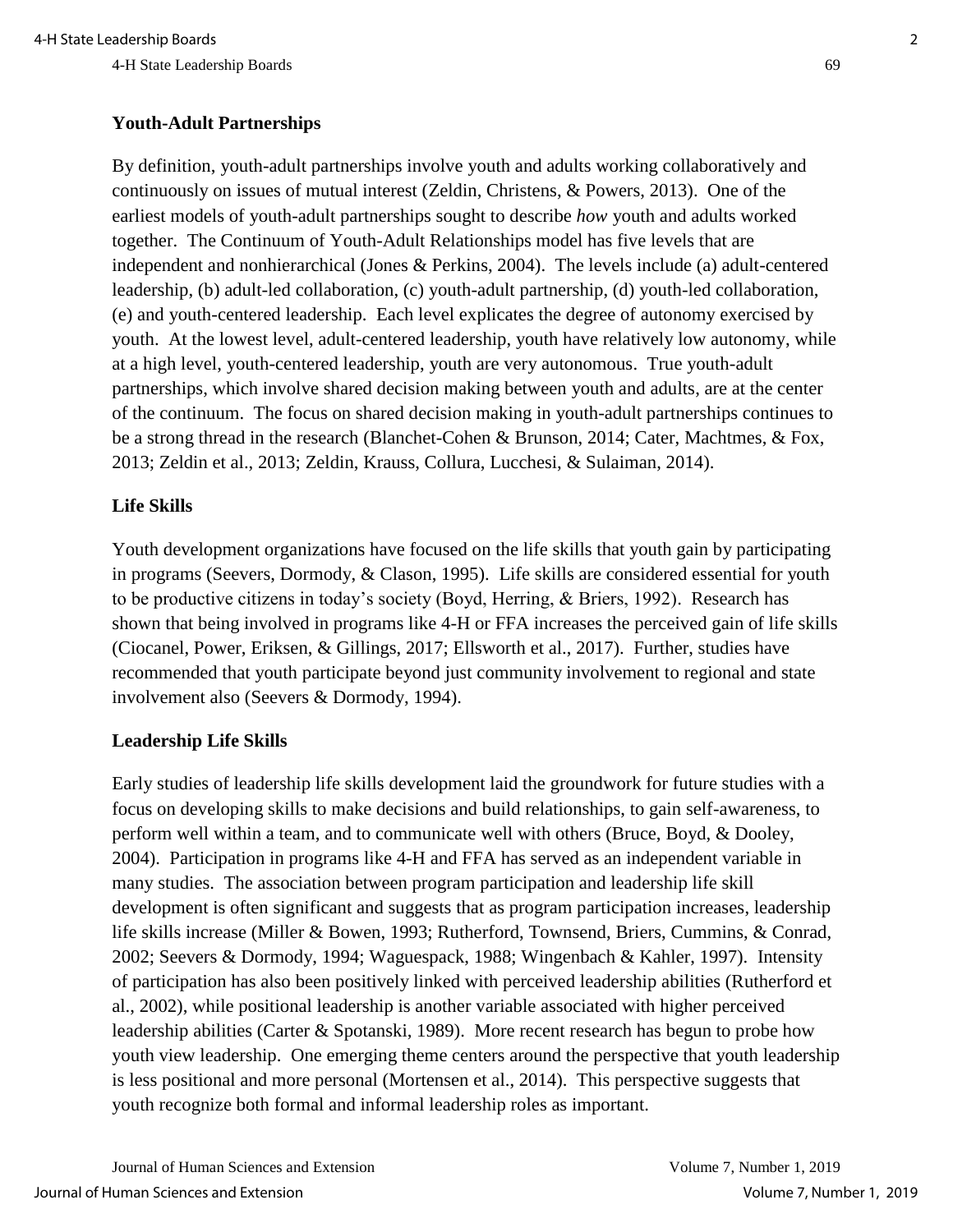## **Louisiana 4-H State Leadership Boards**

Youth-adult partnerships are one avenue used by the Louisiana 4-H Youth Development program to promote the development of leadership life skills among the participants of six Louisiana 4-H State Leadership Boards. The Louisiana 4-H program emphasizes youth-adult partnerships as one strategy for increasing youth leadership skills (Moran et al., 2009). The Louisiana 4-H State Leadership Boards have had a presence in Louisiana in some capacity for the past 25 years (Fox, 2010). One goal of the program is to offer a place for youth to work together toward a shared goal. Through their work, youth board members develop leadership skills while giving back to and influencing change in the state 4-H program, their local 4-H programs, and their communities. Louisiana has six boards that each focus on a specific program area. The six boards are (a) Citizenship Board; (b) Executive Board; (c) Fashion Board; (d) Food and Fitness Board; (e) Science, Engineering, and Technology (SET) Board; and (f) the Shooting Sports Ambassadors. To serve on a state leadership board, youth must be a 4-H member in grades 9-12. They may gain membership to a state board through either peer election or selection by application. Board members are exposed to an abundance of opportunities to engage in youth-adult partnerships and play an active leadership role in the Louisiana 4-H program (Fox, 2010). Each board is characterized by a culminating event or program that the youth members work together to plan, implement, and execute. In addition to a culminating event, each board participates in other activities throughout the year that range from organizing service-learning projects to being spokespeople for the Louisiana 4-H program.

Previous research has suggested that board members felt better able to think independently, developed some leadership skills, and expanded their interpersonal communication skills (Fox, 2010). While individual boards have completed exit surveys, no comprehensive study of all six boards has been conducted.

## **Purpose and Objectives**

The purpose of this descriptive, correlational study was to measure the development of leadership life skills and the perceptions of youth-adult relationships by youth serving on the Louisiana 4-H State Leadership Boards. Specific study objectives included:

- 1) Measure the development of leadership life skills in terms of the State Leadership Boards as measured by the Youth Leadership Life Skills Development Scale.
- 2) Measure the perceptions and experiences of youth on the State Leadership Boards in terms of youth-adult relationships as measured by the Involvement and Interaction Rating Scale.
- 3) Determine if a relationship exists between the development of leadership life skills and youth-adult partnerships for youth on the State Leadership Boards.
- 4) Determine if a relationship exists between the development of leadership life skills and select demographic characteristics of youth on the State Leadership Boards.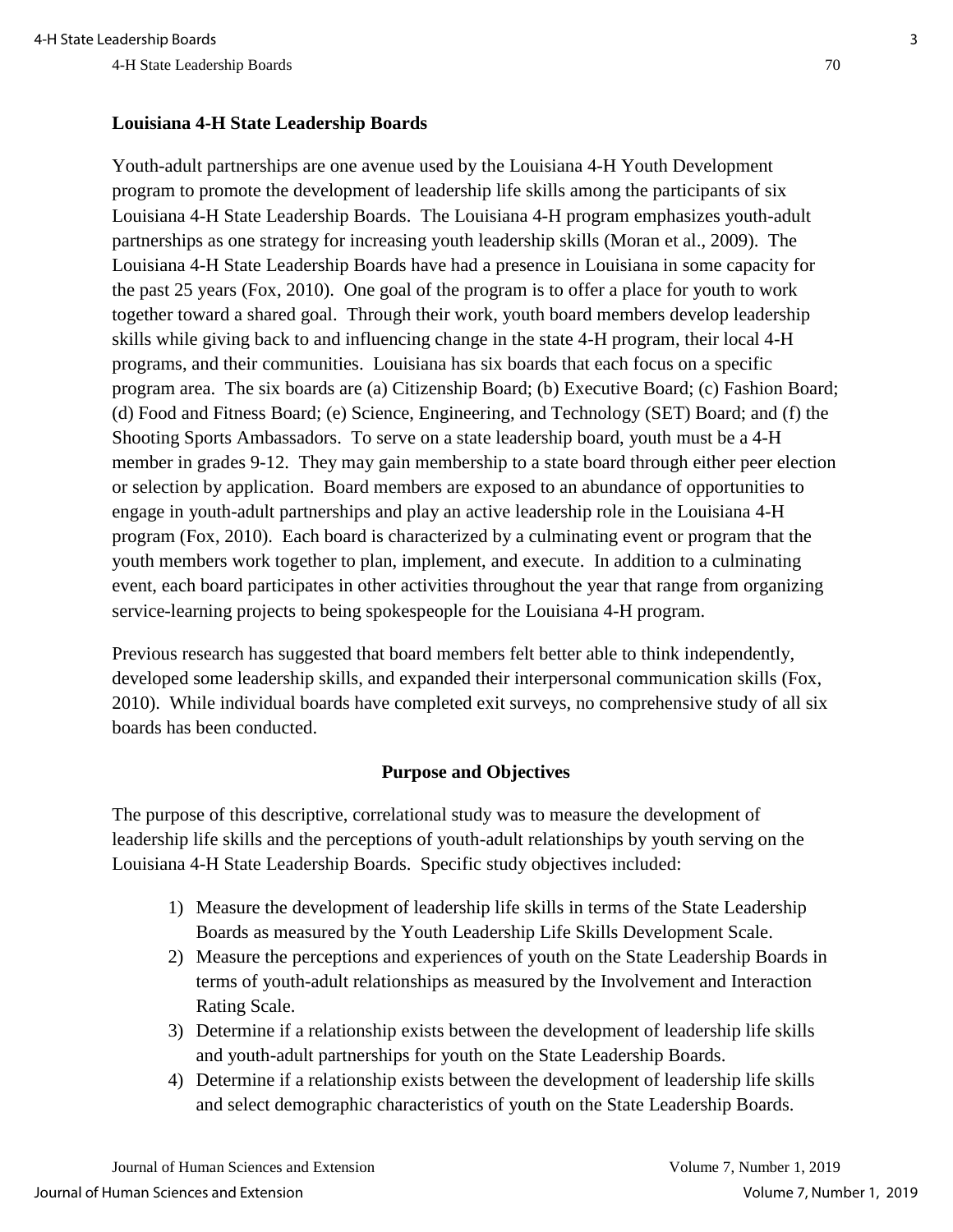#### **Methods**

## **Population and Sample**

The target population for this census study included Louisiana 4-H State Board Members from all six boards serving during the year  $2013-2014$  ( $N = 153$ ). Responses were collected from 99 youth. The majority of the respondents were white (88.9%) females (59.6%) who reported living on a farm or in a rural area (43.4%). Respondents ranged in age from 15 to 20 years old ( $M =$ 17.16,  $SD = 1.04$ ), had been a 4-H member from 3 to 10 years ( $M = 8.01$ ,  $SD = 1.50$ ), and had served on a state board from 1 to 5 years ( $M = 2.30$ ,  $SD = 1.03$ ). Almost half of the respondents reported they were present at board sponsored events all of the time (46.5%).

### **Data Collection**

The researcher collected responses from the target population  $(N = 153)$  through an online questionnaire using Dillman, Smyth, and Christian's (2009) Tailored Design Method. The target population was contacted via a Qualtrics-generated email that described the purpose of the study and contained a link to the questionnaire. The nonrespondents at the end of weeks one, two, and three were contacted as follow up. At the end of week four, a random sample, i.e., 20% of the remaining nonrespondents ( $n = 13$ ) were contacted via telephone to complete the questionnaire to control for nonresponse error. To guarantee that the results were representative of the target population, an independent samples *t*-test was used to compare respondents and nonrespondents. No differences were found between respondents and nonrespondents. As such, it was concluded that the sample was representative of the Louisiana 4-H State Board Members population and nonrespondents ( $n = 13$ ) were combined with respondents ( $n = 86$ ) for a total of 99 useable responses and a response rate of 65%. The study was approved by the LSU Agricultural Center Institutional Review Board.

#### **Instrumentation**

Two instruments were used in this study. The first was the Youth Leadership Life Skills Development Scale (YLLSDS; Seevers et al., 1995) which included 30 items measuring an individual's perceptions of his or her development of leadership skills like communication, decision-making, getting along with others, learning skills, management skills, understanding yourself, and skills in working with groups as a result of program participation. Responses were collected using a 4-point Likert-type scale  $(0 = no gain, 1 = slight gain, 2 = moderate gain, 3 = a$ *lot of gain*) that referred to how much change had occurred in the development of the specific leadership skill. The following interpretative scale was used:  $0.00 - 0.50 =$  no gain,  $0.51 - 1.50 =$ slight gain,  $1.51 - 2.50$  = moderate gain,  $2.51 - 3.00$  = a lot of gain. Cronbach's alpha reliability for the 30 items of the YLLSDS was 0.98.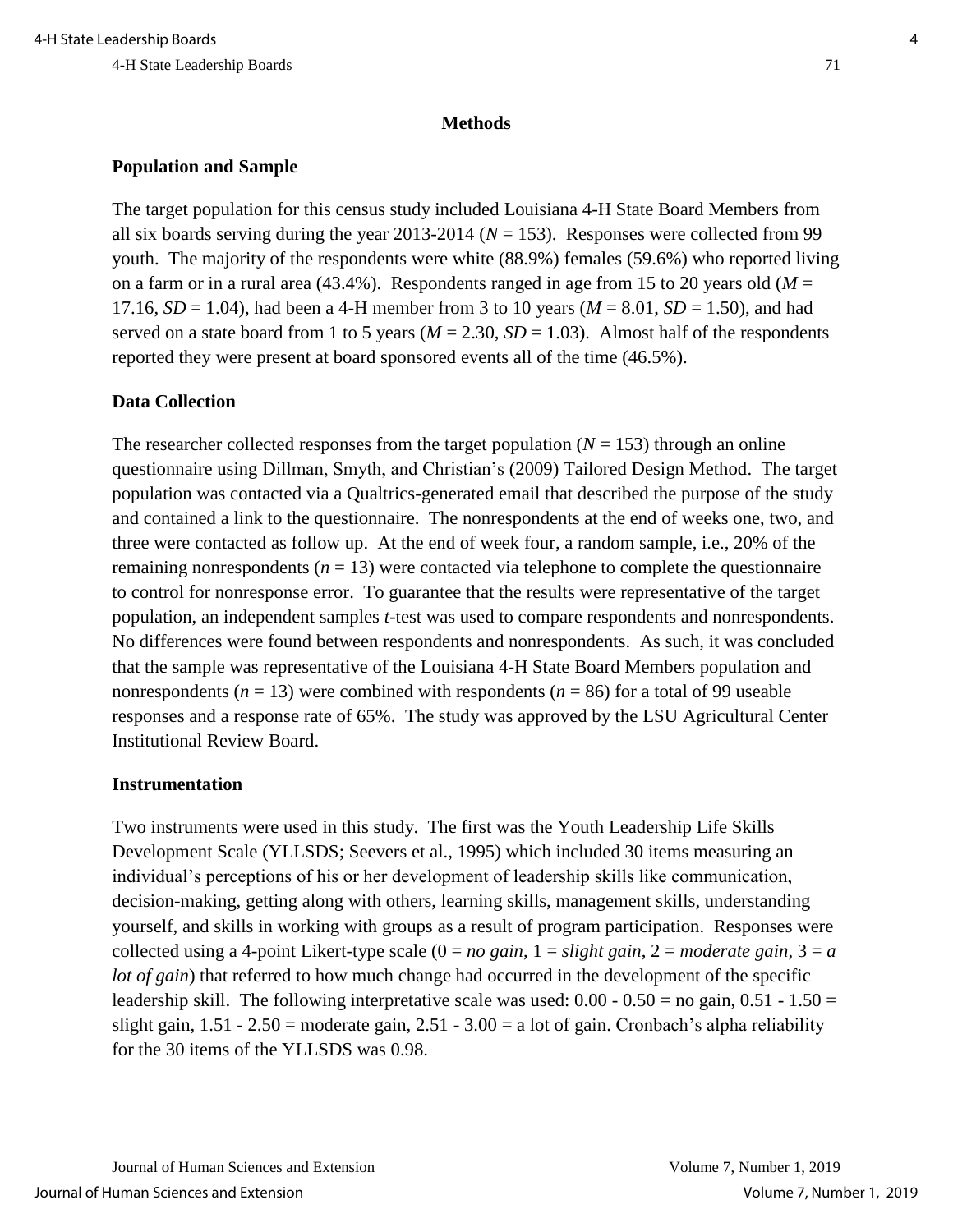The second instrument used in the study was the Involvement and Interaction Rating Scale (Jones & Perkins, 2005). This scale has 38-items that include bipolar statements to measure the participants' perception of youth-adult relationships. An example of two bipolar statements is "Adults appear uneasy and afraid of youth" and "Adults seem comfortable working with youth." The instrument is a 10-point scale that assesses youth involvement, adult involvement, and youth-adult interaction. The scale ranges from  $1-2 = \nu$ ery poor;  $3-4 =$  poor;  $5-6 =$  *fair*;  $7-8 =$ *good*; and 9-10 = *excellent*. Higher scores on the rating scale indicate greater levels of youthadult partnership. Cronbach's alpha reliability for the youth involvement subscale was 0.83, for the adult involvement subscale was 0.84), and for the youth-adult interaction subscale was 0.87.

#### **Data Analysis**

The data analyses for research objectives one through three involved computing descriptive statistics (e.g., means, percentages, frequencies, and standard deviations). Research questions four, five, and six were analyzed using Spearman rho. The strength of relationships was determined using Davis' (1971) coefficient conventions:  $r = .01$  to  $.09 = Negligible$ ,  $r = .10$  to .29 = *Low*, *r* = .30 to .49 = *Moderate*, *r* = .50 to .69 = *Substantial,* and *r* ≥ .70 = *Very Strong*. A statistical significance level of .05 was established *a priori* for all statistical tests.

#### **Results**

Objective one sought to measure the development of leadership life skills in terms of the State Leadership Boards as assessed by the Youth Leadership Life Skills Development Scale. The overall construct mean was 2.55. The two items with the highest means were (a) *As a result of my* 2013-2014 Louisiana 4-H State Board experience I: Get along with others  $(M = 2.71, SD =$ .556) and (b) *Respect others*  $(M = 2.70, SD = .543)$ . The two items with the lowest means were (a) *As a result of my 2013-2014 Louisiana 4-H State Board experience I: Am sensitive to others* (*M* = 2.33, *SD* = .958) and (b) *Trust other people* (*M* = 2.20, *SD* = .869)*.* 

Objective two sought to measure the perceptions and experiences of youth on the State Leadership Boards in terms of youth-adult relationships as assessed by the Involvement and Interaction Rating Scale. Youth were asked questions to rate their experiences on the state boards according to youth involvement indicators, adult involvement indicators, and youth-adult interaction indicators. Mean values for each construct are reported in Table 1.

| Involvement, Ataan Involvement, and Touth-Ataan Interaction     |      |      |  |
|-----------------------------------------------------------------|------|------|--|
| Item                                                            | М    | SD   |  |
| Youth Involvement                                               | 7.70 | 2.27 |  |
| Adult Involvement                                               | 7.87 | 2.44 |  |
| Youth-Adult Interaction                                         | 8.10 | 2.38 |  |
| <i>Note</i> : Real limits: 1.00 to 5.49 – Low 5.50 to 10 – High |      |      |  |

*Table 1. Louisiana 4-H State Leadership Board Members' Youth Involvement, Adult Involvement, and Youth-Adult Interaction*

*Note:* Real limits: 1.00 to 5.49 = Low, 5.50 to  $10 =$  High.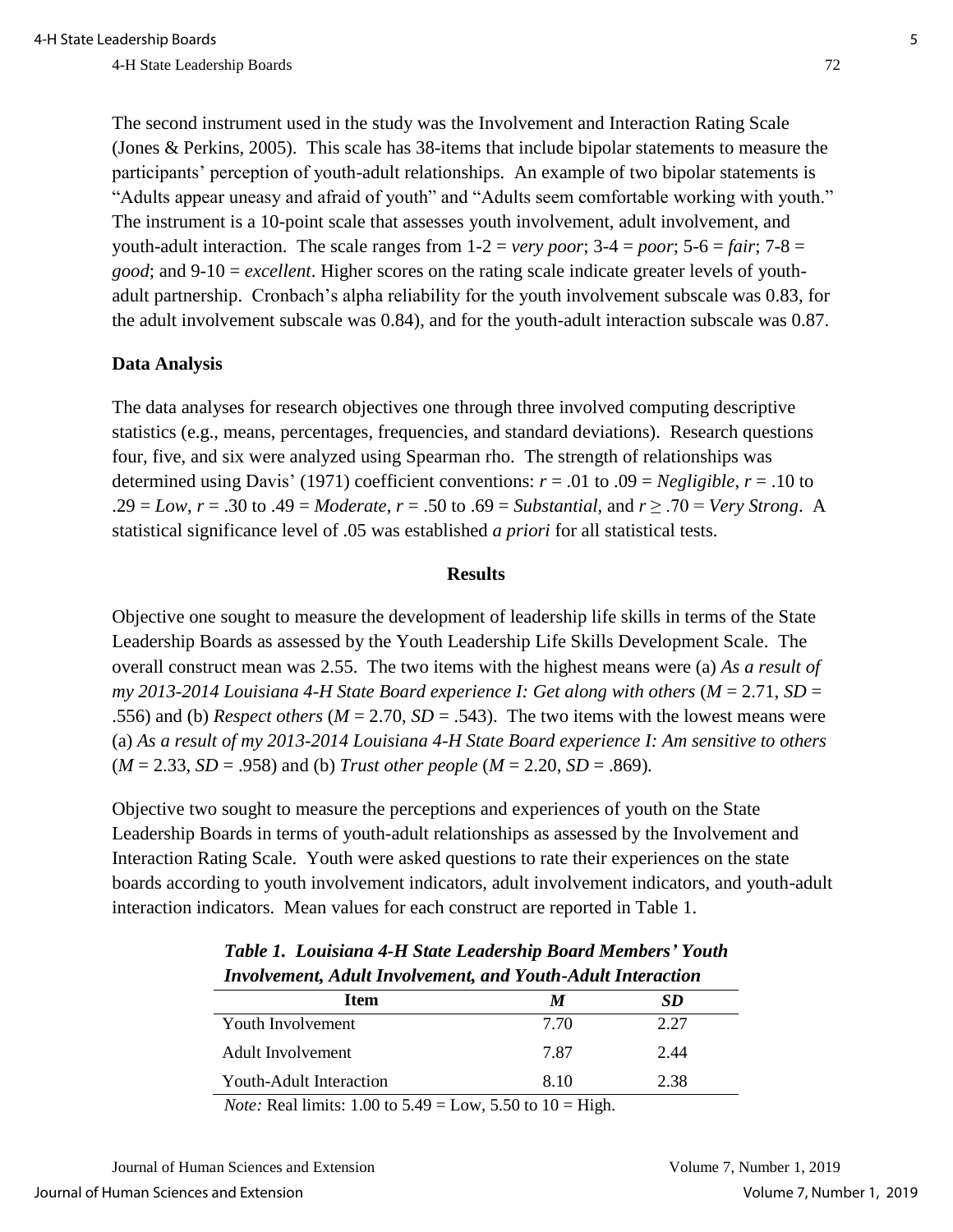Objective three sought to determine if a relationship existed between the development of leadership life skills and youth-adult partnerships for youth on the State Leadership Boards. The analyses revealed that there was no significant relationship between the development of leadership life skills and youth-adult partnerships (see Table 2).

*Table 2.**Relationship Between Development of Leadership Life Skills and Youth-Adult Partnerships*

|            | <b>Youth Involvement</b>                                         | <b>Adult Involvement</b> | <b>Youth-Adult Interaction</b> |
|------------|------------------------------------------------------------------|--------------------------|--------------------------------|
| Leadership | .085                                                             | .087                     | .030                           |
|            | <i>Note:</i> Spearman Rho Correlation Coefficient; $* p < .05$ . |                          |                                |

Objective four sought to determine if a relationship existed between the development of leadership life skills and members' age, presence at board sponsored events, and number of years they served on a state board. The analyses revealed a positive and low relationship between leadership life skills development and age  $(r<sub>s</sub> = .27)$ , and leadership life skills and how often respondents were present at board sponsored events  $(r_s = .29)$ . In addition, leadership life skills and how many years the respondent had served on a state board were found to be related moderately and positively  $(r_s = .30; \text{ see Table 3}).$ 

*Table 3.**Relationship Between Development of Leadership Life Skills and Selected Demographic Characteristics*

|            | Age    | <b>Years on a State Board</b> | <b>Presence at Board</b><br><b>Sponsored Events</b> |
|------------|--------|-------------------------------|-----------------------------------------------------|
| Leadership | $.28*$ | $.30*$                        | $.29*$                                              |

*Note:* Spearman Rho Correlation Coefficient; \**p* < .05.

## **Conclusions, Recommendations, and Implications**

Overall, 4-H members who served on the Louisiana 4-H State Leadership Boards perceived they gained "a lot" of leadership life skills from their board involvement. Specifically, members perceived that serving on the board assisted them with the ability to get along with others and respect others. This finding is similar to the results of Bruce et al. (2004) who concluded that 4- H members get along with others as a result of serving in a leadership role. Board members perceived they developed a high level of leadership life skills through service. Similarly, Seevers and Dormody (1994) found that there was a positive relationship between 4-H youth participating in leadership activities and an increase in the development of leadership life skills.

4-H members on the Louisiana 4-H State Leadership Boards reported high levels of youth involvement, adult involvement, and youth-adult interaction. Based on the high levels of involvement and interaction, youth-adult partnerships were present on the Louisiana 4-H State Leadership Boards according to the Continuum of Youth-Adult Relationships (Jones, 2006). No statistically significant relationship existed between the development of leadership life skills and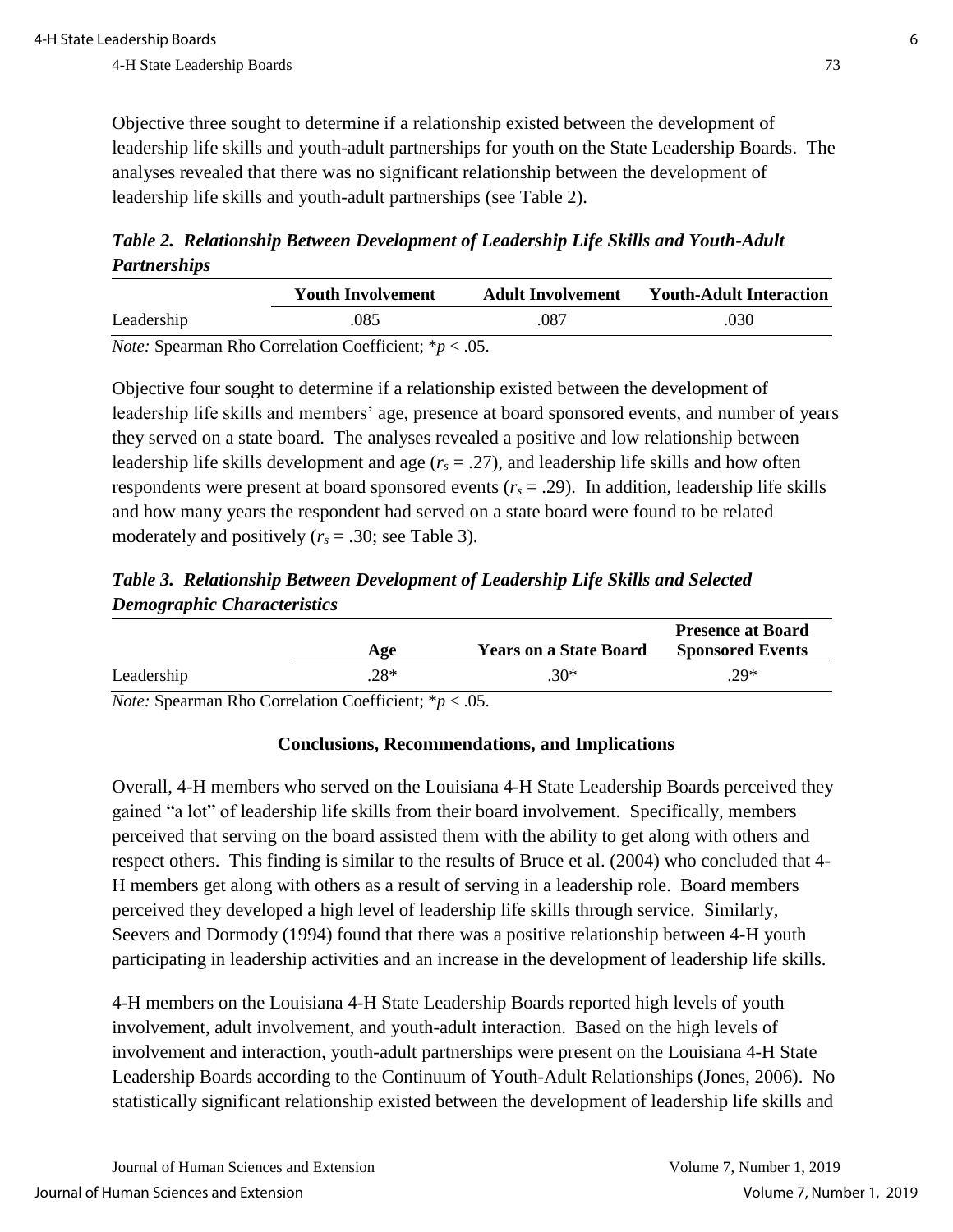youth-adult partnerships for youth on the Louisiana 4-H State Leadership Boards. However, there was a relationship between leadership life skills and age, years served on a state board, and how often members were present at board sponsored events. As a member's age, years served on a state board, and attendance at board sponsored events increased, so did his/her perceived gain in leadership life skills development.

One limitation of this study was its cross-sectional design. Data were collected from board members who served on one of the boards during the time period from June 2013 to June 2014. Another limitation of the study was that no comparison group of nonboard members was used to determine if differences existed between the groups.

#### **Recommendations for Practice**

Youth development professionals who work with youth leadership boards should create opportunities for targeted leadership life skills development. Even though this study explored the perceived gain of leadership life skills, there was no explanation as to how the skills were developed. Directed trainings on leadership skills, theories, and practices could increase the gain of leadership life skills (Carter & Spotanski, 1989; Seevers & Dormody, 1994).

The boards should continue the current practices of youth-adult partnerships. In addition, board sponsors could increase recruitment of varying adults to be a part of the boards. Jones and Perkins (2006) found that females participating in youth programs were more positive toward their experiences because they had female role models. Role models who relate to youth are a key component in youth-adult partnerships (Jones & Perkins, 2006). Similar to youth members, it is unclear what training adult sponsors are given when they agree to serve as sponsors. Training and instruction should be given to adult sponsors on youth-adult partnerships and mentoring relationships.

The population of the study and the total population of 4-H members are not concurrent with one another in terms of race or gender (Louisiana 4-H Youth Development Department, 2015). Youth development professionals could vary the recruitment efforts of potential board members to include a more diverse pool of applicants. This could include widening the range of diverse adult sponsors. Many times, youth feel more connected to adults of similar backgrounds as themselves (Rhodes, Liang, & Spencer, 2009). Cano and Bankston (1992) found that the presence of minority leaders influenced the 4-H program's ability to recruit and retain minority youth.

Board sponsors and leaders should continue the practice of yearly assessments to gauge the impact of serving on the Louisiana 4-H State Leadership Boards. The assessments should evaluate if the boards are producing outcomes that coincide with the noted goals of the program.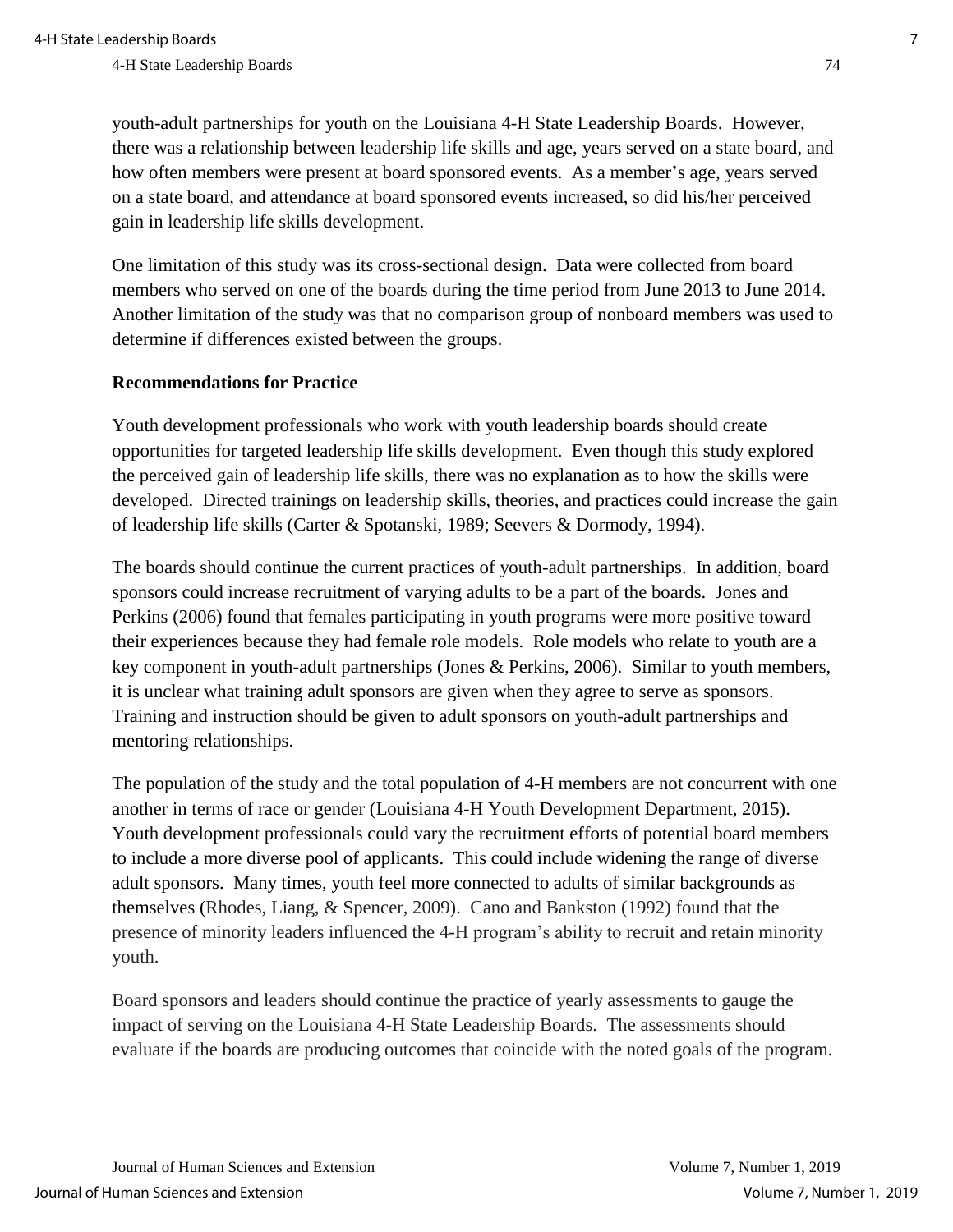### **Recommendations for Future Research**

Future research should be conducted to determine if there is a difference in youth who serve on the Louisiana 4-H State Leadership Boards and other 4-H members who do not serve on the board. This study did not take into account the varying other leadership opportunities to which the youth were exposed and how that might affect the findings. This would provide better insight into the outcome of being a member on a state board.

In addition, future research should be conducted to determine if the presence of a youth-adult partnership relates to the development of leadership life skills. Previous research concluded that youth-adult partnerships have positive impacts on youth in many ways, including skill-building (Zeldin, McDaniel, Topitzes, & Calvert, 2000). This study looked at the aforementioned relationship but did not account for other external variables, such as club context (e.g., rural, urban) or club type (e.g., in-school club, project club, special interest club). Future research could delve more deeply into the subject to determine why the two variables had no significant relationship in this study.

As mentioned, this study did not explore the training or lack of training to which the board members were exposed on the subjects of leadership life skills and youth-adult partnerships. Future research should assess training that is provided and its impact on the gain of skills or competencies.

Finally, research on females in leadership positions and the transition from high school to the workforce would be an interesting subject of exploration. A larger percentage of youth serving on the Louisiana 4-H State Leadership Boards was female. However, in the workforce, people in leadership positions are mostly male (Warner, 2014). While women comprise over 50 percent of professional positions, they hold less than 15 percent of executive positions, comprise less than 10 percent of top earners, and hold fewer than 5 percent of Fortune 500 chief executive officer positions (Warner, 2014). Research should be conducted to see if other organizations have the same majority of female youth in leadership roles and to determine why shifts in leadership roles occur as females enter the workforce.

### **References**

- Blanchet-Cohen, N., & Brunson, L. (2014). Creating settings for youth empowerment and leadership: An ecological perspective. *Child & Youth Services, 35*(3)*,* 216–236. doi:10.1080/0145935X.2014.938735
- Boyd, B. L., Herring, D. R., & Briers, G. E. (1992). Developing life skills in youth. *Journal of Extension, 30*(4), Article 4FEA4. Retrieved from http://www.joe.org/joe/1992winter/a4 .html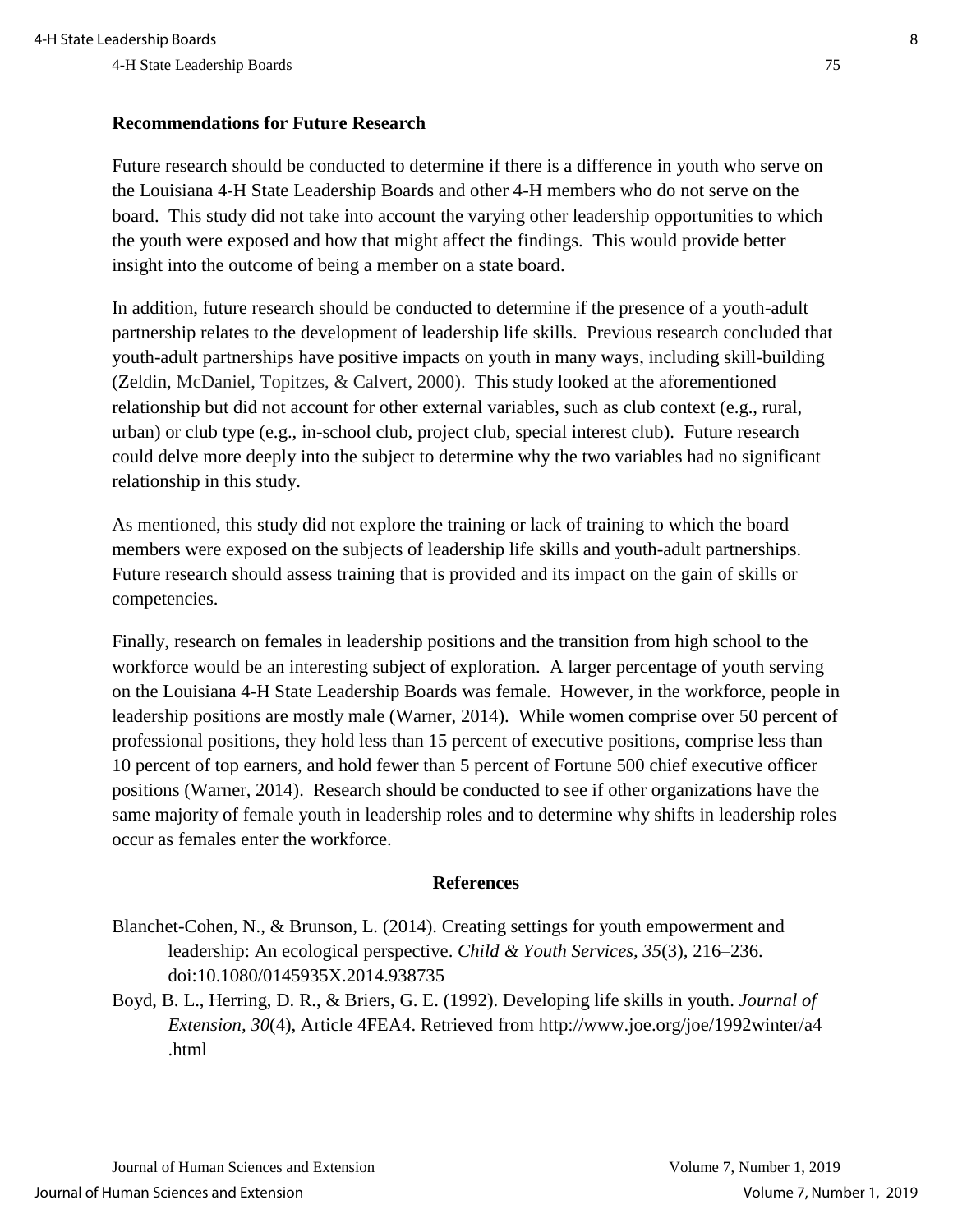- Bruce, J. A., Boyd, B. L., & Dooley, K. E. (2004). Leadership life skills demonstrated by state 4- H council members. *Journal of Extension*, *42*(5), Article 5FEA6. Retrieved from http://www.joe.org/joe/2004october/a6.php
- Cano, J., & Bankston, J. (1992). Factors which influence participation and non-participation of ethnic minority youth in Ohio 4-H programs. *Journal of Agricultural Education*, *33*(1), 23–29. doi:10.5032/jae.1992.01023
- Carter, R. I., & Spotanski, D. R. (1989). Perceptions of leadership and personal development of selected high school students in Iowa. *Journal of Agricultural Education*, *30*(4), 30–34. doi:10.5032/jae.1989.04030
- Cater, M., Machtmes, K., & Fox, J. E. (2013). A qualitative analysis of the meaning of youth voice in ownership and engagement in a youth development program. *The Qualitative Report*, *18*(16), 1–13. Retrieved from http://www.nova.edu/ssss/QR/QR18/cater31.pdf
- Ciocanel, O., Power, K., Eriksen, A., & Gillings, K. (2017). Effectiveness of positive youth development interventions: A meta-analysis of randomized controlled trials. *Journal of Youth and Adolescence, 46*(3), 483–504. doi:10.1007/s10964-016-0555-6
- Connell, J. P., Gambone, M. A., & Smith, T. J. (2000). Youth development in community settings. In Public/Private Ventures (Ed.), *Youth development: Issues, challenges and directions: Challenges to our field and our approach* (pp. 281–324). Philadelphia, PA: Public/Private Ventures.
- Davis, J. A. (1971). *Elementary survey analysis*. Englewood Cliffs, NJ: Prentice Hall.
- Dillman, D. A., Smyth, J. D., & Christian, L. M. (2009). *Internet, mail, and mixed-mode surveys: The tailored design method* (3rd ed.). Hoboken, NJ: John Wiley & Sons, Inc.
- Ellsworth, L. M., Keen, H. A., Mills, P. E., Newman, J., Martin, F., Coffey T., & Newberry, R. C. (2017). Role of 4-H dog programs in life skills development. *Anthrozoös, 30*(1), 91– 108. doi:10.1080/08927936.2017.1270596
- Fox, J. (2010). *Louisiana state 4-H youth leadership boards.* Program of Distinction. Washington, DC: 4-H National Headquarters.
- Jones, K. R. (2006). *Youth-adult partnerships: Are you there yet. How to evaluate your youth development program*. Lexington, KY: University of Kentucky. Retrieved from http://www2.ca.uky.edu/agcomm/pubs/4mo/4mo05oo/4mo05oo.pdf
- Jones, K. R., & Perkins, D. F. (2004). Youth-adult partnerships. In C. B. Fisher & R. M. Lerner (Eds.), *Applied developmental science: An encyclopedia of research, policies, and programs* (Vol. 2, pp. 1159–1163). Thousand Oaks, CA: Sage. doi:10.4135/9781412950565.n445
- Jones, K. R., & Perkins, D. F. (2005). Determining the quality of youth-adult relationships within community-based youth programs. *Journal of Extension*, *43*(5), Article 5FEA5. Retrieved from http://www.joe.org/joe/2005october/a5.php
- Jones, K. R., & Perkins, D. F. (2006). Youth and adult perceptions of their relationships within community-based youth programs. *Youth & Society, 38*(1), 90–109. doi:10.1177/0044118X06287860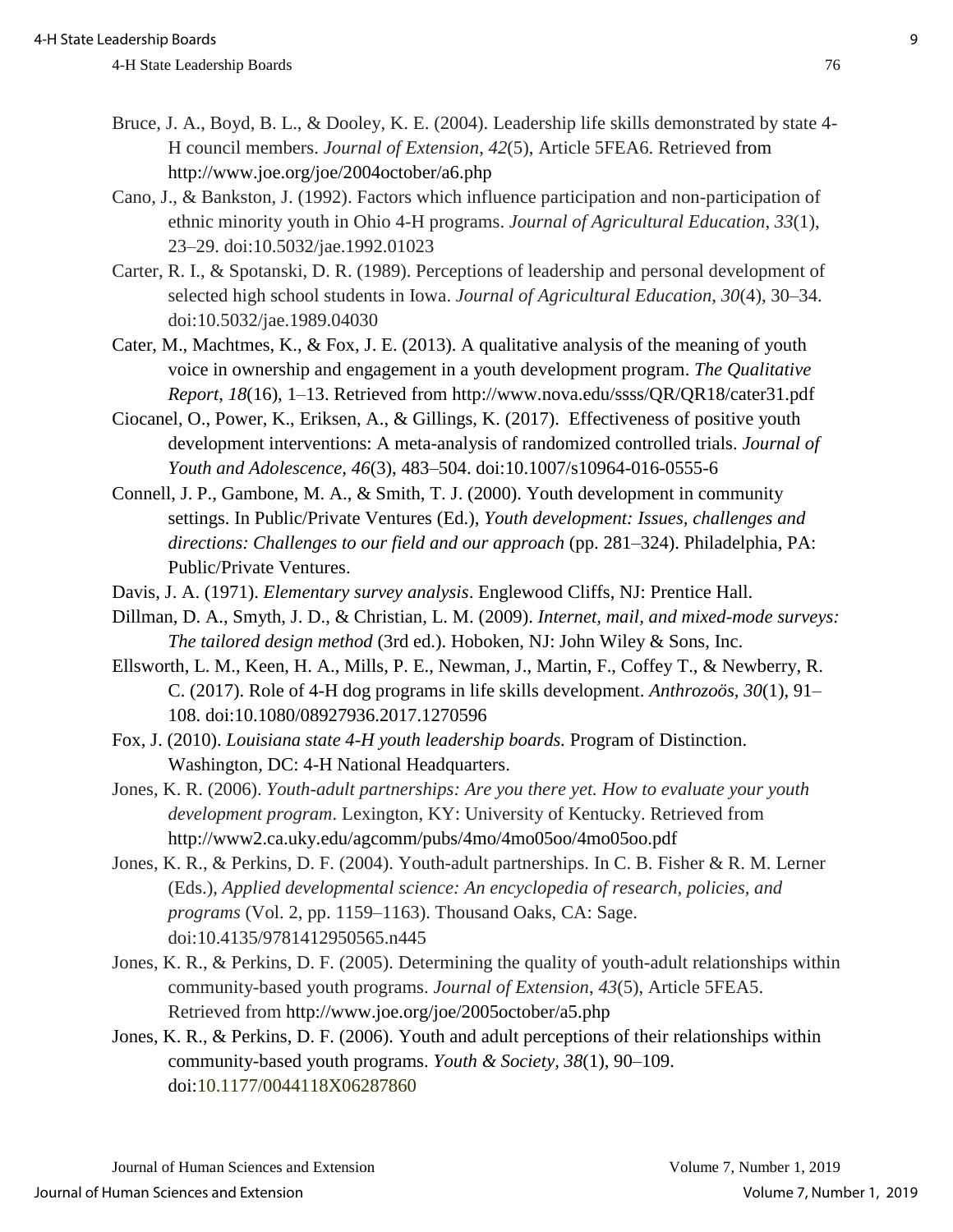- Lerner, R. M., Lerner, J. V., Almerigi, J., Theokas, C., Phelps, E., Gestsdottir, S., . . . von Eye, A. (2005). Positive youth development, participation in community youth development programs, and community contributions of fifth grade adolescents: Findings from the first wave of the 4-H Study of Positive Youth Development. *Journal of Early Adolescence*, *25*(1), 17–71. doi:10.1177/0272431604272461
- Louisiana 4-H Youth Development Department. (2015). *Louisiana 4-H youth development 2013- 2014 state report.* Baton Rouge, LA: LSU AgCenter.
- Miller, J. P., & Bowen, B. E. (1993). Competency, coping, and contributory life skills development of early adolescents. *Journal of Agricultural Education*, *34*(1), 68–76. doi:10.5032/jae.1993.01068
- Moran, L., Hebert, L., Martin, K., Fox, J., Tarifa, T., & Cater, M. (2009). *An examination of 4-H youth leadership boards*. Louisiana State University AgCenter 4-H Youth Development Research and Evaluation Report. Baton Rouge, LA: LSU AgCenter.
- Mortensen, J., Lichty, L., Foster-Fishman, P., Harfst, S., Hockin, S., Warsinske, K., & Abdullah, K. (2014). Leadership through a youth lens: Understanding youth conceptualizations of leadership. *Journal of Community Psychology, 42*(4), 447–462. doi:10.1002/jcop.21620
- Pittman, K. (2000). Balancing the equation: Communities supporting youth, youth supporting communities. *Community Youth Development Journal, 1*(1).
- Rhodes, J., Liang, B., & Spencer, R. (2009). First do no harm: Ethical principles for youth mentoring relationships. *Professional Psychology: Research and Practice*, *40*(5), 452. doi:10.1037/a0015073
- Rutherford, T. A., Townsend, C. D., Briers, G. E., Cummins, R., & Conrad, C. R. (2002). Leadership self-perceptions of WLC participants. *Journal of Agricultural Education*, *43*(2), 2–33. doi:10.5032/jae.2002.02022
- Seevers, B., & Dormody, T. J. (1994). Predicting youth leadership skills development among senior 4-H members: A tri-state study. *Journal of Agricultural Education*, *35*(3), 64–69. doi:10.5032/jae.1994.03064
- Seevers, B., Dormody, T. J., & Clason, D. L. (1995). Developing a scale to research and evaluate youth leadership life skills development. *Journal of Agricultural Education, 36*(2), 28– 35. doi:10.5032/jae.1995.02028
- Waguespack, B. G. (1988). *Development of life skills of 4-H club members in Louisiana* (Unpublished master's thesis). Baton Rouge, LA: Louisiana State University.
- Warner, J. (2014). *Fact sheet: The women's leadership gap*. Washington, DC: Center for American Progress. Retrieved from https://www.americanprogress.org/issues/women /report/2014/03/07/85457/fact-sheetthe-womens-leadership-gap/
- Wingenbach, G. J., & Kahler, A. A. (1997). Self-perceived youth leadership and life skills of Iowa FFA members. *Journal of Agricultural Education, 38,* 18–27. doi:10.5032/jae.1997.03018